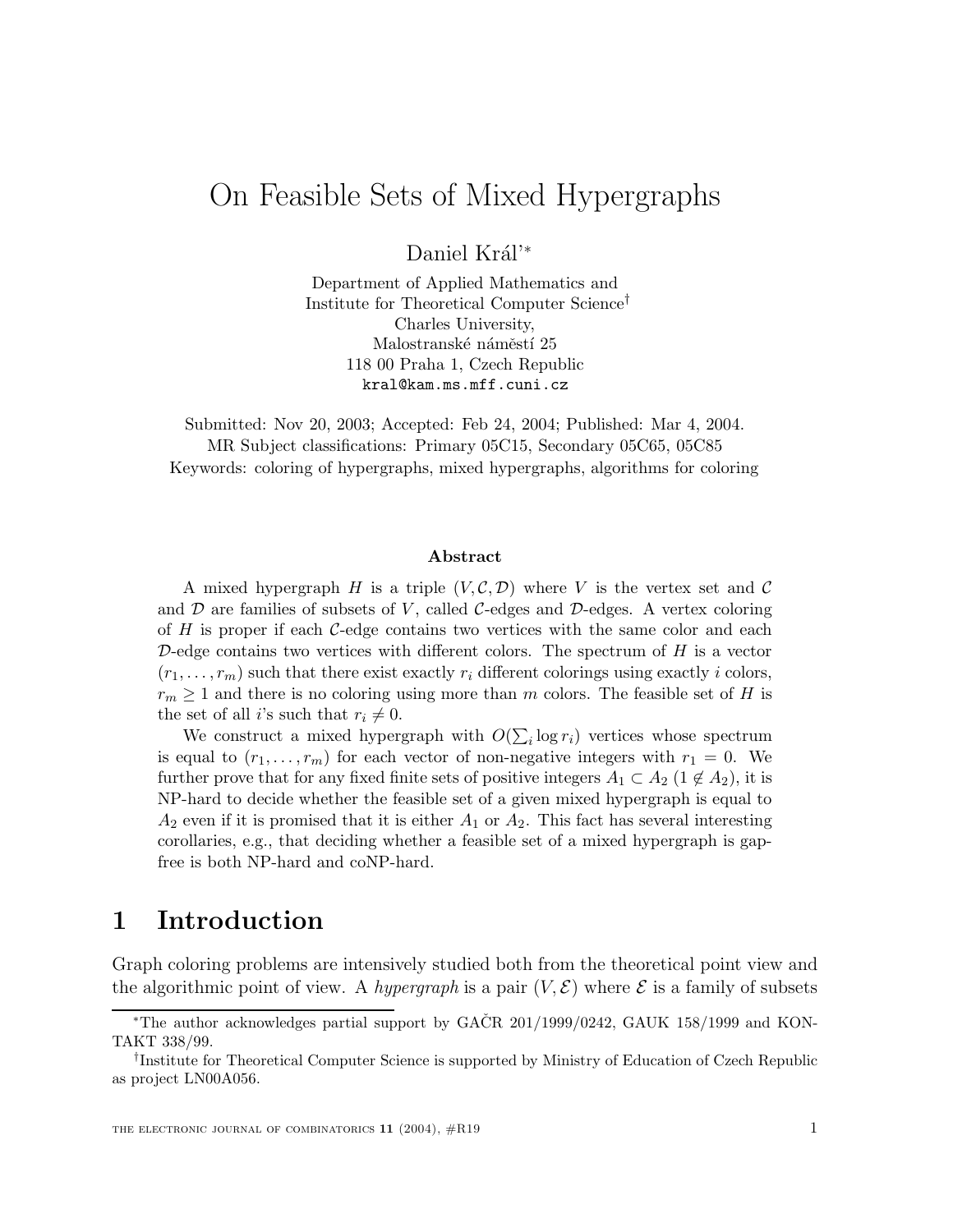of V of size at least 2. The elements of V are called *vertices* and the elements of  $\mathcal E$  are called *edges.* A mixed hypergraph H is a triple  $(V, \mathcal{C}, \mathcal{D})$  where C and D are families of subsets of V of size at least 2. The elements of C are called C-edges and the elements of D are called D-edges. A proper  $\ell$ -coloring c of H is a mapping  $c : V \to \{1,\ldots,\ell\}$  such that there are two vertices with Different colors in each D-edge and there are two vertices with a Common color in each C-edge. A proper coloring c is a *strict l-coloring* if it uses all  $\ell$ colors. A mixed hypergraph is colorable if it has a proper coloring. Mixed hypergraphs were introduced in [23]. The concept of mixed hypergraphs can find its applications in different areas, e.g. list-coloring of graphs [14], graph homomorphisms [9], coloring block designs [2, 3, 16, 17, 18], etc. The importance and interest of the concept is witnessed by a recent monograph on the subject by Voloshin [21]. As an example, we present here the following construction described in [14]: Let G be a graph and let L be a function which assigns each vertex a set of colors. A coloring c of  $G$  is a proper list-coloring with respect to the lists L if  $c(v) \in L(v)$  for each vertex v of G and  $c(u) \neq c(v)$  for each edge uv of G. Let  $\mathcal L$  be the union of the lists of all the vertices of G. Consider a mixed hypergraph H with the vertex set  $V(G) \cup \mathcal{L}$  and the following edges: a D-edge  $\{u, v\}$  for each  $uv \in E(G)$ , a D-edge  $\{x, y\}$  for any  $x, y \in \mathcal{L}$   $(x \neq y)$  and a C-edge  $\{v\} \cup L(v)$  for each vertex of G. H has a proper coloring iff G has a proper list-coloring. Similar constructions have been found by the author [9] for graph homomorphisms, the channel assignment problem,  $L(p, q)$ -labelings of graphs and some other graph coloring problems.

The *feasible set*  $\mathcal{F}(H)$  of a mixed hypergraph H is the set of all  $\ell$ 's such that there exists a strict l-coloring of H. The (lower) chromatic number  $\chi(H)$  of H is the minimum number contained in  $\mathcal{F}(H)$  and the upper chromatic number of  $\bar{\chi}(H)$  of H is the maximum number. The feasible set of H is gap-free (unbroken) if  $\mathcal{F}(H)=[\chi(H), \overline{\chi}(H)]$  where [a, b] is the set of all the integers between a and b (inclusively). If the feasible set of H contains a gap, we say it is *broken*. The *spectrum* of a mixed hypergraph H is the vector  $(r_1, \ldots, r_{\bar{\chi}(H)})$ where  $r_{\ell}$  is the number of different strict  $\ell$ -colorings of H. Two colorings  $c_1$  and  $c_2$  are considered to be different if there is no permutation of colors changing one of them to the other, i.e., it is not true that  $c_1(u) = c_1(v)$  iff  $c_2(u) = c_2(v)$  for each two vertices u and v. We remark that the spectrum is usually defined to be a vector  $(r_1,\ldots,r_n)$  where  $n$  is the number of vertices of the mixed hypergraph, but we prefer using the definition without trailing zeroes in the vector. If  $\mathcal F$  is a set of positive integers, we say that a mixed hypergraph H is a realization of F if  $\mathcal{F}(H) = \mathcal{F}$ . A mixed hypergraph H is a one-realization of  $\mathcal F$  if it is a realization of  $\mathcal F$  and all the entries of the spectrum of H are either 0 or 1.

A necessary and sufficient condition on a set of positive integers to be the feasible set of a mixed hypergraph was proved in [6]:

**Theorem 1** A set F of positive integers is a feasible set of a mixed hypergraph iff  $1 \notin \mathcal{F}$ or F is an interval. If  $1 \in \mathcal{F}$ , then all the mixed hypergraphs with this feasible set contain only C-edges.

In particular, there exists a mixed hypergraph such that its feasible set contains a gap. On the other hand, it was proved that feasible sets of mixed hypertrees [10], mixed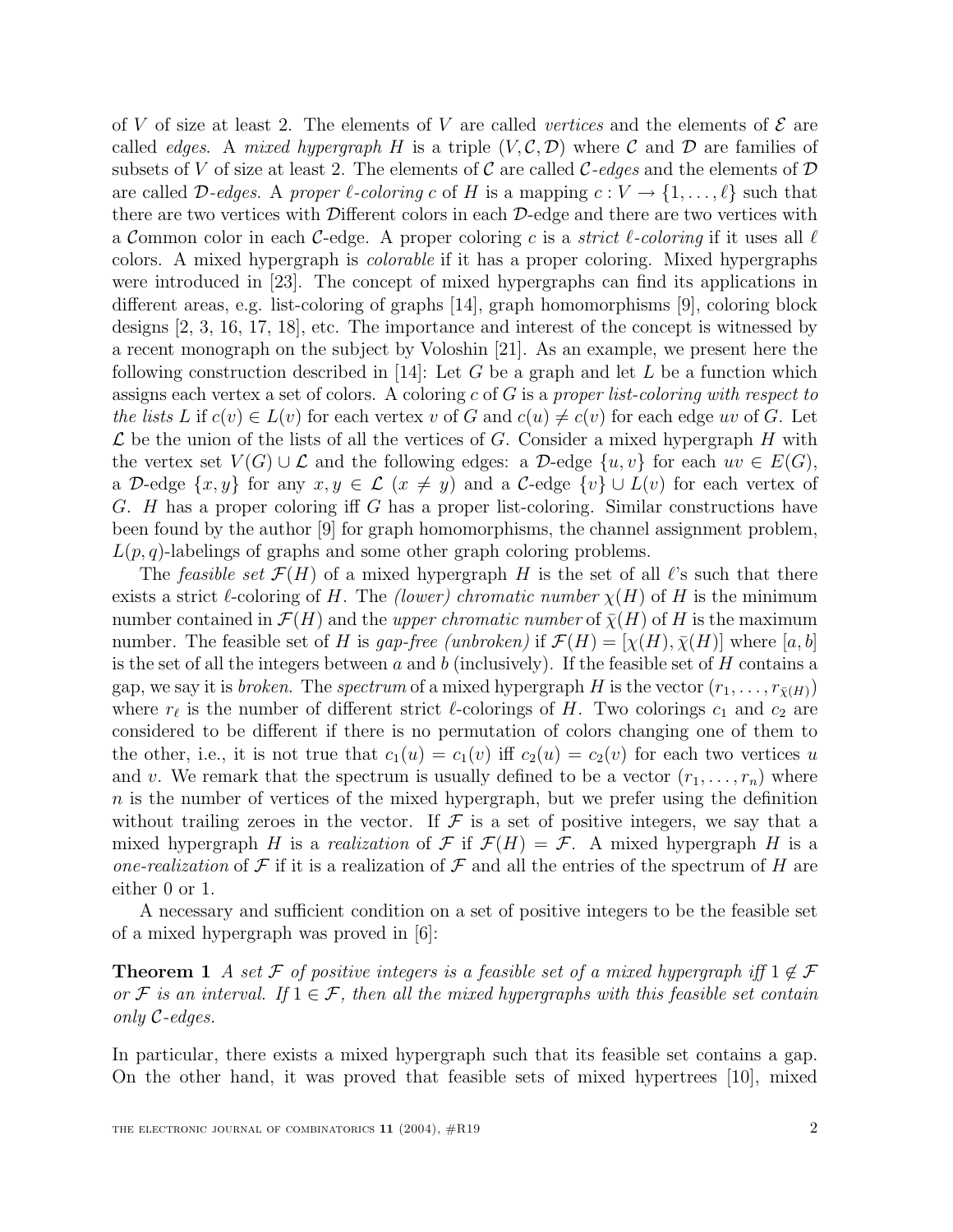strong hypercacti [13] and of mixed hypergraphs with maximum degree two [11, 12] are gap-free. Feasible sets of mixed hypergraphs with maximum degree three need not to be gap-free. The feasible sets of planar mixed hypergraphs, i.e., hypergraphs whose bipartite incidence graphs of their vertices and edges are planar [4, 15], are exactly intervals  $[k_1, k_2], 1 \leq k_1 \leq 4, k_1 \leq k_2$  and sets  $\{2\} \cup [4, k], k \geq 4$  as proved in [7].

Necessary or sufficient conditions for a vector to be a spectrum of a mixed hypergraph were not addressed in detail so far. However, Voloshin [22] conjectured a sufficient condition for a vector to be the spectrum of a mixed hypergraph (Conjecture 2 in [22]): If  $n_0,\ldots,n_t$  is a sequence of positive integers such that  $n_i \geq (n_{i-1}+n_{i+1})/2$  for  $1 \leq i \leq t-1$ and  $\max\{n_{\lfloor t/2\rfloor}, n_{\lfloor t/2\rfloor}\} = \max_{0 \le i \le t} \{n_i\}$ , then there exists a mixed hypergraph H such that  $\chi(H)+t=\bar{\chi}(H)$  and H allows exactly  $n_i$  different strict  $(\chi(H)+i)$ -colorings  $(0 \leq i \leq t)$ . We prove this conjecture. In fact, Theorem 3 implies that the only hypothesis needed is that  $n_0, \ldots, n_t$  is a sequence of non-negative integers. Let us remark at this point that Conjecture 1 from [22] on co-perfect mixed hypergraphs was disproved in [8].

We study several problems posed in [22] (Problem 10, 11, Conjecture 2) and in  $[6]$ . In particular, we are interested in the size of the smallest (one-)realization of a given feasible set. In  $|6|$ , two constructions of a mixed hypergraph with a given feasible set  $\mathcal F$ are presented, but both of them can have exponentially many vertices in terms of max  $\mathcal F$ and  $|\mathcal{F}|$ . The second construction from [6] does not even give one-realization of  $\mathcal{F}$ . We present an algorithmic construction (Theorem 2) which gives a small one-realization for a given feasible set F. The number of vertices of this realization is at most  $|\mathcal{F}|+2 \max \mathcal{F}-1$ and the number of edges is cubic in the number of vertices.

Theorem 2 from Section 2 can be restated as follows: Let  $(r_1,\ldots,r_m)$  be a vector such that  $r_1 = 0$  and  $r_i \in \{0, 1\}$  for  $2 \leq i \leq m$ . Then, there exists a mixed hypergraph H such that the spectrum of H is  $(r_1,\ldots,r_m)$ . Note that the condition  $r_1 = 0$  is the condition  $1 \notin \mathcal{F}$  mentioned earlier. We generalize this theorem in Section 3. We prove that for each vector  $(r_1,\ldots,r_m)$  of non-negative integers such that  $r_1 = 0$  there exists a mixed hypergraph such that its spectrum is equal to  $(r_1, \ldots, r_m)$  (Theorem 3). The number of vertices of the mixed hypergraph from Theorem 3 is  $2m + 2\sum_{i=1, r_i \neq 0}^{m} (1 + \lfloor \log_2 r_i \rfloor)$  and<br>the number of its edges is enhis in the number of its vertices. Theorem 3 provides an the number of its edges is cubic in the number of its vertices. Theorem 3 provides an affirmative answer to Conjecture 2 from [22] which was mentioned above.

We deal with complexity questions related to feasible sets of mixed hypergraphs in Section 4. We prove that for any fixed finite sets of positive integers  $A_1 \subset A_2$ , it is NP-hard to decide whether the feasible set of a given mixed hypergraph  $H$  is equal to  $A_2$ even if it is promised that  $\mathcal{F}(H)$  is either  $A_1$  or  $A_2$ . This theorem has several interesting corollaries: It is NP-complete to decide whether a given mixed hypergraph is colorable, it is both NP-hard and coNP-hard for a fixed non-empty finite set of positive integers A to decide whether the feasible set of a mixed hypergraph is equal to  $A$ , it is both NP-hard and coNP-hard to decide whether the feasible set of a given mixed hypergraph is gap-free. This particular result was previously obtained in [11]. It was also known before that it is NP-hard to decide whether a given mixed hypergraph is uniquely colorable [20] and that it is NP-hard to compute the upper chromatic number even when restricted to several special classes of mixed hypergraphs [1, 10, 12, 19].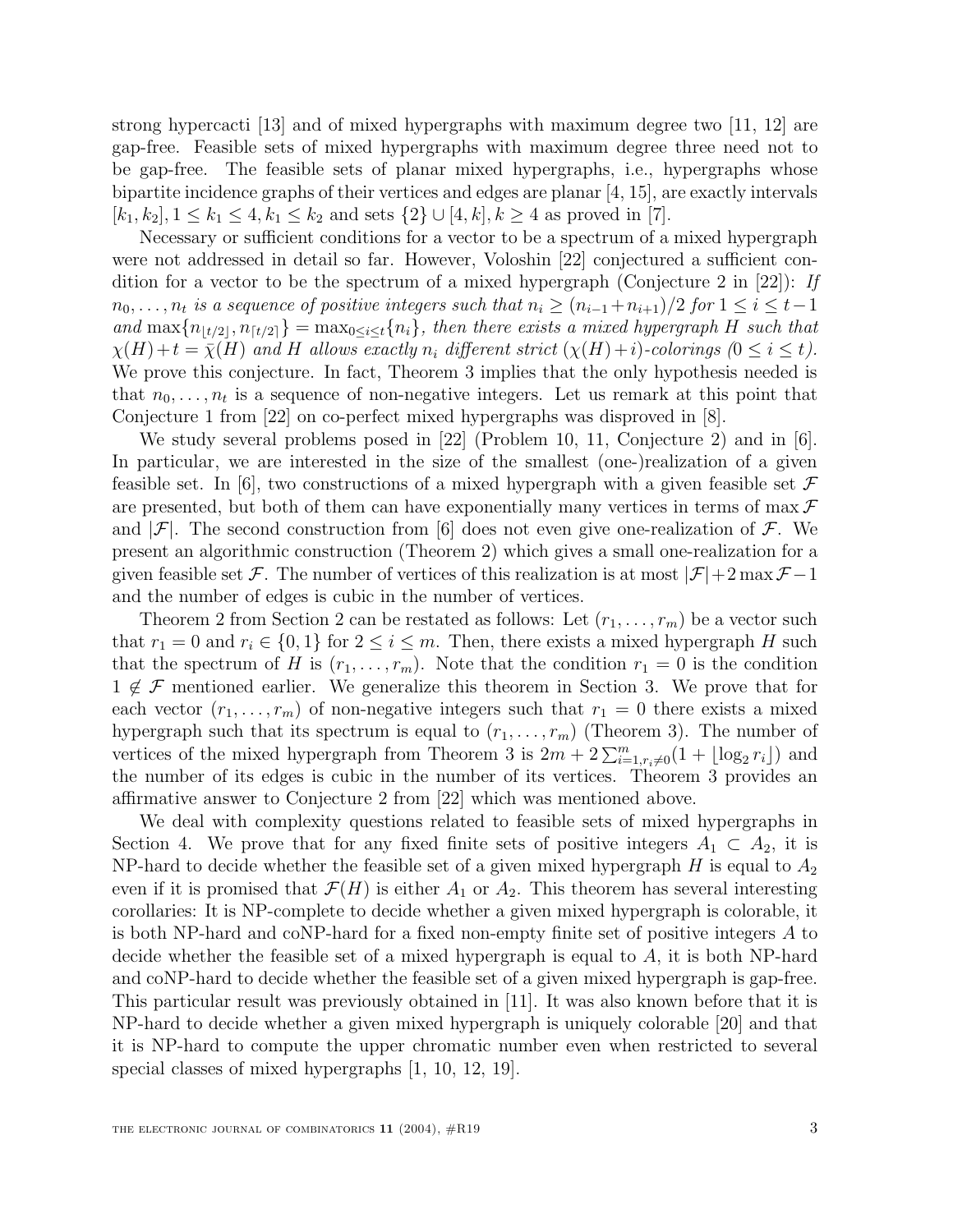There is also no polynomial-time  $o(n)$ -approximation algorithm for the lower or the upper chromatic number unless  $P = NP$  where n is the number of vertices of an input mixed hypergraph. We remark there is an  $O(n \frac{(\log \log n)^2}{\log^3 n})$ -approximation algorithm for the<br>chromatic number of erdinary graphs [5]. Besall that an election for a maximization chromatic number of ordinary graphs [5]. Recall that an algorithm for a maximization (minimization) problem is said to be  $K$ -approximation algorithm if it always finds a solution whose value is at least  $\text{OPT}/K$  (at most K  $\cdot$  OPT) where OPT is the value of the optimum solution.

### **2 Small realizations of feasible sets**

If  $\mathcal{F} = \{m\}$ , then the complete graph of order m is the one-realization of  $\mathcal F$  with the fewest number of vertices. In this section, we present a one-realization with few vertices for the case  $|\mathcal{F}| \geq 2$ :

**Theorem 2** Let F be a finite non-empty set of positive integers with  $1 \notin \mathcal{F}$ . There exists a mixed hypergraph with at most  $|\mathcal{F}|+2 \max \mathcal{F} - \min \mathcal{F}$  vertices whose feasible set is  $\mathcal F$  and every entry of its spectrum is 0 or 1. The number of the edges of this mixed hypergraph is cubic in the number of its vertices.

**Proof:** The proof proceeds by induction on max F. If  $2 \notin \mathcal{F}$ , then let H' be a onerealization of  $\mathcal{F}' = \{i - 1|i \in \mathcal{F}\}\.$  Let H be the mixed hypergraph obtained from H' by adding a vertex x and D-edges  $\{x, v\}$  for all  $v \in V(H')$ . This operation was also used in [6] under the name "elementary shift". It is clear that proper  $\ell$ -colorings of H are in one-to-one correspondence with proper  $(\ell+1)$ -colorings of H', since the color of the vertex x has to be different from the color of any other vertex and it does not affect coloring of any edge except for the added  $\mathcal{D}$ -edges of size two. Hence, H is one-realization of  $\mathcal{F}$ . The number of vertices of H is at most  $1 + |\mathcal{F}'| + 2 \max \mathcal{F}' - \min \mathcal{F}' \leq |\mathcal{F}| + 2 \max \mathcal{F} - \min \mathcal{F}.$ 

It remains to consider the case when  $\min \mathcal{F} = 2$ . The case of  $\mathcal{F} = \{2\}$  is described before Theorem 2. In the rest, we assume that  $\max \mathcal{F} > 2$ . For this purpose, we define a mixed hypergraph H with the vertex set  $\{v_2^+, \ldots, v_m^+, v_1^-, \ldots, v_m^-, v_1^{\oplus} \} \cup \{v_i^{\oplus} | i \in \mathcal{F} \setminus \{2, m\}\}\$ where  $m = \max \mathcal{F}$ . Let  $\mathcal{F}(H) = \{c_1, \ldots, c_k\}$ ,  $c_1 < \ldots < c_k$ , and set  $c'_1 = 1$  and  $c'_i = c_i$ <br>for  $2 \le i \le k$ . Novt, we describe the edges of H. The mixed hypergraph H contains the for  $2 \leq i \leq k$ . Next, we describe the edges of H. The mixed hypergraph H contains the following edges for each  $l, 2 \leq l \leq k$ :

$$
\{v_i^-, v_j^+\} \text{ is a } \mathcal{D} \text{ -edge for } c'_{l-1} \le i \le c'_l \text{ and } c'_{l-1} < j \le c'_l \text{ with } i \ne j \tag{1}
$$

$$
\{v_i^-, v_{c'_{l-1}}^{\oplus}\}\text{ is a }\mathcal{D}\text{-edge for }c'_{l-1} < i \le c'_l\tag{2}
$$

$$
\{v_i^+, v_i^-, v_j^+\} \text{ is a } \mathcal{C}\text{-edge for } c'_{l-1} < i, j \le c'_l \text{ and } i \ne j
$$
\n
$$
(3)
$$

$$
\{v_i^+, v_i^-, v_{c'_{l-1}}^{\oplus}\} \text{ is a }\mathcal{C}\text{-edge for } c'_{l-1} < i \leq c'_l \tag{4}
$$

$$
\{v_i^+, v_i^-, v_j^-\} \text{ is a } \mathcal{C}\text{-edge for } c'_{l-1} < i, j \le c'_l \text{ and } i \ne j \tag{5}
$$

$$
\{v_{c'_{l-1}}^{\oplus}, v_{c'_{l-1}}^-, v_j^+\} \text{ is a }\mathcal{C}\text{-edge for } c'_{l-1} < j \le c'_l \tag{6}
$$

$$
\{v_{c'_{l-1}}^{\oplus}, v_{c'_{l-1}}^-, v_j^-\} \text{ is a } \mathcal{C}\text{-edge for } c'_{l-1} < j \leq c'_l \tag{7}
$$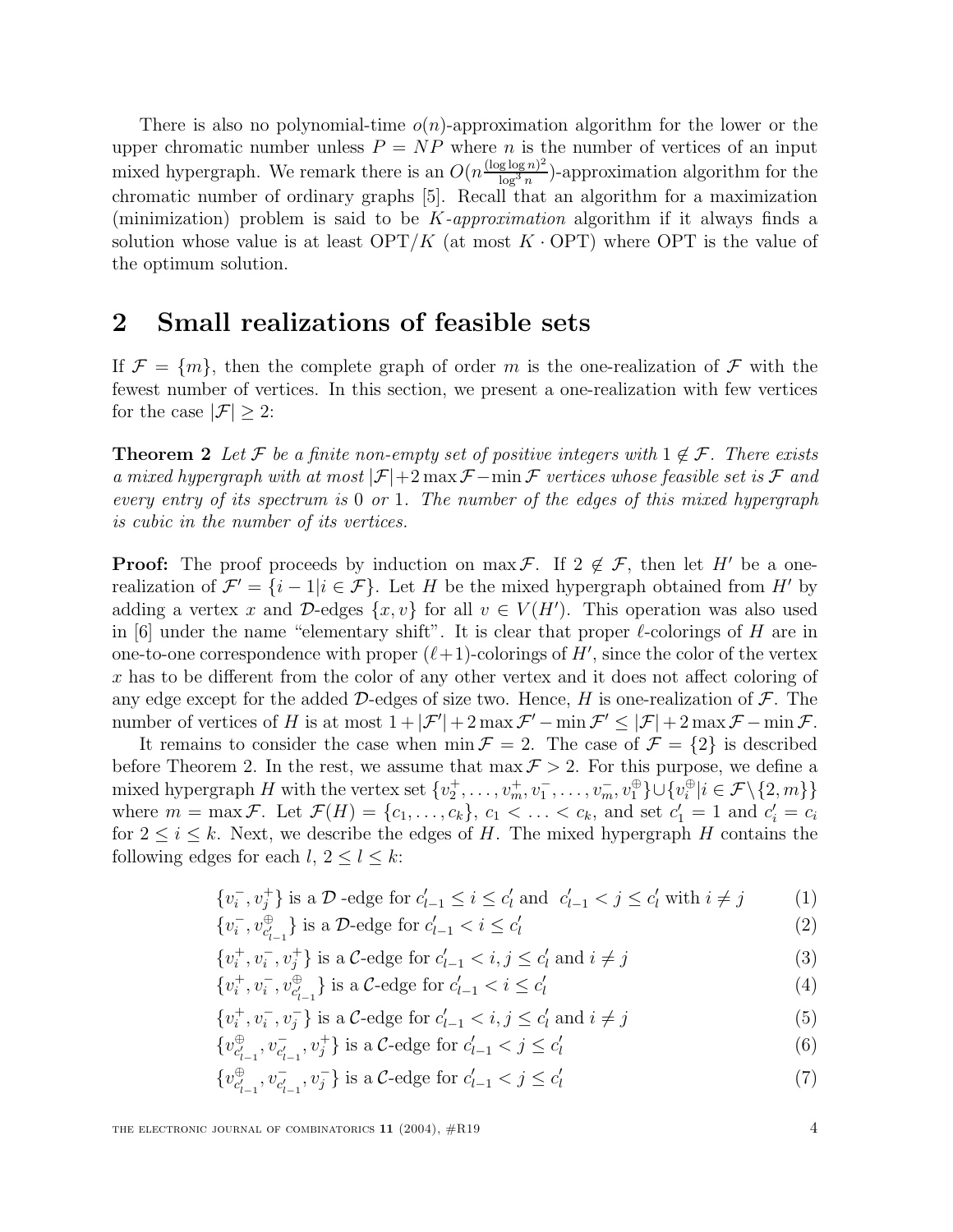$$
\{v_{c_l'}^+, v_{c_l'}^-, v_{c_l'}^{\oplus}\} \text{ is a }\mathcal{C}\text{-edge if } l < k
$$
\n
$$
\tag{8}
$$

$$
\{v_{c_{l-1}'}^{\oplus}, v_{c_l'}^+, v_{c_l'}^{\oplus}\} \text{ is a }\mathcal{C}\text{-edge if } l < k
$$
\n
$$
\tag{9}
$$

$$
\{v_{c'_{l-1}}, v_{c'_l}, v_{c'_l}^{\oplus}\} \text{ is a } \mathcal{D}\text{-edge if } l < k
$$
 (10)

$$
\{v_i^-, v_j^+, v_j^-\} \text{ is a } \mathcal{D}\text{-edge for } 1 \le i \le c'_l \text{ , } c'_{l-1} < j \le c'_l \text{ and } i \ne j \tag{11}
$$

We prove that the mixed hypergraph  $H$  has the properties claimed in the statement of the theorem. Note that H is exactly the mixed hypergraph  $H^k$  defined in the next paragraph. In the rest, we slightly abuse the notation and we call the  $D$ -edges described in  $(1)$  just  $\mathcal{D}\text{-edges}$  (1) and we call other kinds of edges in a similar way.

Let  $H^l$  be the mixed hypergraph obtained from by H (for  $l \geq 2$ ) restricting to the vertices  $\{v_2^+, \ldots, v_{c_l^{'}}^+, v_1^-, \ldots, v_{c_l^{'}}^-, v_1^{\oplus}\} \cup \{v_i^{\oplus}|i \in \mathcal{F} \wedge 3 \leq i < c_l^{'}\}\.$  The edges of  $H^l$  are those edges of H which are fully contained in the vertex set of  $H^l$ . We prove that the following statements hold for all  $l, 2 \leq l \leq k$ :

- 1.  $\mathcal{F}(H^l) = \{c_1, \ldots, c_l\}$
- 2. Any proper coloring c of  $H^l$  with  $c(v_{c_l'}^+) \neq c(v_{c_l'}^-)$  uses less than  $c_l$  colors. In addition, c satisfies that  $c(v_{c'_{l-1}}^{\oplus}) = c(v_{c'_{l}}^{+}), c(v_{c'_{l-1}}^{-}) = c(v_{c'_{l}}^{-}) \neq c(v_{c'_{l}}^{+}).$
- 3. Any proper coloring c of  $H^l$  with  $c(v_{c_l'}^+) = c(v_{c_l'}^-)$  uses exactly  $c_l$  colors. In addition, the coloring c colors the vertices  $v_1^-, \ldots, v_{c_l}^-$  with mutually different colors and the selected  $s_1^+$  and  $u_1^+$  (and  $u_2^+$ ) if it eviated are the series colors of  $v_i^-$  and  $v_i^+$  (and  $v_i^{\oplus}$  if it exists) are the same.
- 4. There is exactly one proper coloring using exactly  $\lambda$  colors for each  $\lambda \in \mathcal{F}(H^l)$ .

These four claims are proved simultaneously by induction on l.

We first deal with the case that  $l = 2$ . Let c be a proper coloring of  $H^2$ . If  $c(v_1^{\oplus}) \neq$  $c(v_1^-)$ , then this coloring uses exactly two colors on the vertices  $v_1^-$ ,  $\dots$ ,  $v_{c_2}^-, v_1^{\oplus}, v_2^{\pm}, \dots, v_{c_2'}^{\pm}$ due to the presence of C-edges (6) and (7). Furthermore, the D-edges (1) and (2) force that  $c(v_1^-) = c(v_2^-) = \ldots = c(v_{c_2'}^-)$  and  $c(v_1^+) = c(v_2^+) = \ldots = c(v_{c_2'}^+) = c(v_1^+)$  Thus, the vertices are colored as described in the second claim.

Let us now suppose that  $c(v_1^{\oplus}) = c(v_1^{-})$ . If  $c(v_i^+) \neq c(v_i^{-})$  for some  $2 \leq i \leq c_2'$ , then<br> $\oplus$   $\pm$   $c(x_1^{-})$  due to the presence of  $C$  edges (4) and (5) and  $\mathcal{D}$  edges (1) and (2). Thus  $c(v_1^{\oplus}) \neq c(v_1^{-})$  due to the presence of C-edges (4) and (5) and D-edges (1) and (2). Thus  $c(v_i^+) = c(v_i^-)$  for all  $2 \le i \le c_2'$ . The colors of  $c(v_i^-)$  for  $1 \le i \le c_2'$  are mutually distinct<br>due to the presence of  $\mathcal{D}$  edges (1) and (2). We may infer that any such solving a series due to the presence of  $\mathcal{D}\text{-edges (1) and (2)}.$  We may infer that any such coloring c assigns  $c_2'$  colors to the vertices  $v_1^-, \ldots, v_{c_2'}, v_1^{\oplus}, v_2^{\perp}, \ldots, v_{c_2'}^{\perp}$ . Hence, the coloring c uses exactly  $c_2 = c'_2$  colors. This finishes the proof of all the four claims for  $H^2$ . It is straightforward to check that the two given colorings of  $H^2$  are proper.

Let us prove the claims 1, 2, 3 and 4 for  $H^l$  ( $l \geq 3$ ) assuming them proved for  $H^{l-1}$ . Consider a proper coloring c of a mixed hypergraph  $H^l$ . If  $c(v_{c'_{l-1}}^-) \neq c(v_{c'_{l-1}}^+)$ , then the C-edge  $(8)$  and the D-edge  $(10)$  together with the second claim assure that  $c(v_{c'_{l-1}}^+) = c(v_{c'_{l-1}}^+)$ . Note that in this case c uses less than  $c_{l-1}$  colors to color vertices of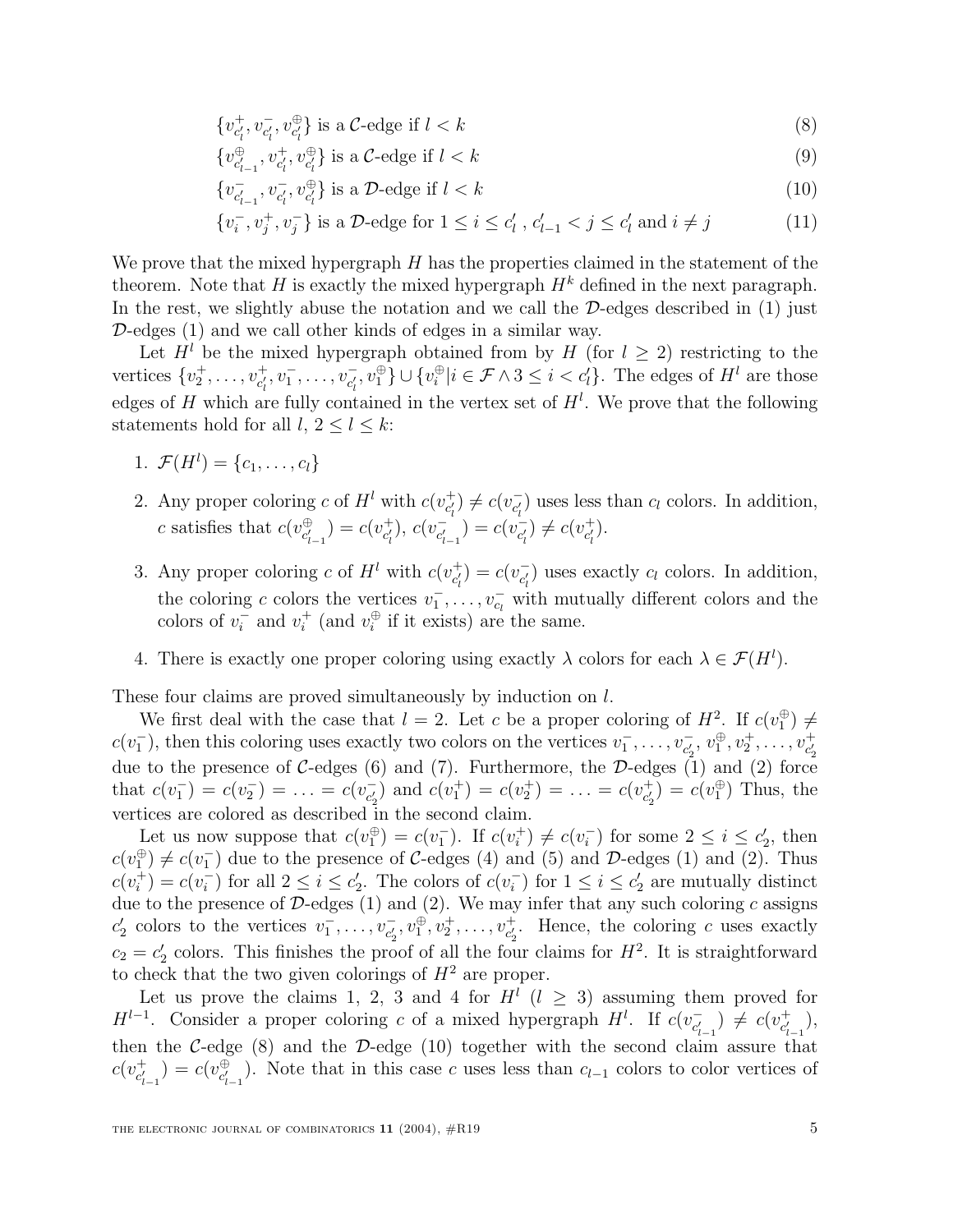$H^{l-1}$ . If  $c(v_{c'_{l-1}}^{-}) = c(v_{c'_{l-1}}^{+})$ , then  $c(v_{c'_{l-2}}^{-}) = c(v_{c'_{l-2}}^{\oplus}) \neq c(v_{c'_{l-1}}^{-})$ . Thus, the color  $c(v_{c'_{l-1}}^{\oplus})$ is either  $c(v_{c'_{l-1}}^-) = c(v_{c'_{l-1}}^+)$  or  $c(v_{c'_{l-2}}^-) = c(v_{c'_{l-2}}^+)$  due to the presence of the C-edge (9) (and both is possible). In both cases, the coloring c must use exactly  $c_{l-1}$  colors to color vertices of  $H^{l-1}$ .

We distinguish two cases (similar to those above):  $c(v_{c'_{l-1}}^-) \neq c(v_{c'_{l-1}}^0)$  and  $c(v_{c'_{l-1}}^-)$  $c(v_{c'_{i-1}}^{\oplus})$ . If  $c(v_{c'_{i-1}}^{\oplus}) \neq c(v_{c'_{i-1}}^{\oplus})$ , then the same argumentation as used before yields that  $c(v_{c'_{l-1}}^{-1}) = \ldots = c(v_{c'_{l}}^{-1})$  and  $c(v_{c'_{l-1}}^{\oplus}) = c(v_{c'_{l-1}+1}^{+1}) = \ldots = c(v_{c'_{l}}^{+})$ . On the other hand, if  $c(v_{c'_{l-1}}^{-}) = c(v_{c'_{l-1}}^{\oplus})$ , then we can again infer that  $c(v_{c'_{l-1}}^{\oplus}) = c(v_{c'_{l-1}}^{-})$ ,  $c(v_{c'_{l-1}+1}^{+}) = c(v_{c'_{l-1}+1}^{-}) \neq$  $\ldots \neq c(v_{c'_l}^+) = c(v_{c'_l}^-)$ . The colors  $c(v_{c'_{l-1}}^-)$ ,  $\ldots$ ,  $c(v_{c'_l}^-)$  are also mutually distinct because of the D-edges (1) and (2) and they are different from colors  $c(v_1^-), \ldots, c(v_{c'_{t-1}-1}^-)$  due to the presence of D-edges (11) and the third claim used for  $H^{l-1}$ . This proves the first, the second and the third claim for  $H^l$ . We again leave a straightforward check that all the described colorings are proper. As to the fourth claim: If  $c(v_{c_{i-1}}^-) = c(v_{c_{i-1}}^{\oplus})$ , then exactly  $c_{l-1}$  colors are used to color the vertices of  $H^{l-1}$  and new  $c_l - c_{l-1}$  colors are used to color the vertices of  $v_{c'_{l-1}+1}^+,\ldots,v_{c'_l}^+$  and  $v_{c'_{l-1}+1}^-,\ldots,v_{c'_l}^-$  due to the presence of D-edges 11. On the other hand, if  $c(v_{c'_{l-1}}^{\oplus}) \neq c(v_{c'_{l-1}}^{\oplus})$ , there exists unique extension of any proper coloring of  $H^{l-1}$  to  $H^l$ . This finishes the proof of all the four claims on  $H^l$ .

We conclude that  $H = H^k$  has the desired properties. The bound on the number of edges follows from the fact that each edge has size at most three.

We immediately have the following corollary of Theorems 1 and 2:

**Corollary 1** There exists a polynomial-time algorithm which for a given set  $\mathcal F$  decides whether it is a feasible set of some mixed hypergraph and if so it outputs a mixed hypergraph H such that  $\mathcal{F}(H) = \mathcal{F}$ .

**Proof:** If  $1 \notin \mathcal{F}$ , then the algorithm returns the construction from Theorem 2. If  $1 \in \mathcal{F}$  and  $\mathcal{F}$  is not interval, then the algorithm returns that no such mixed hypergraph exists (Theorem 1). If  $1 \in \mathcal{F}$  and  $\mathcal{F}$  is an interval, then the algorithm outputs a mixed hypergraph consisting of max  $\mathcal F$  vertices and no edges.

#### **3 Realizations of spectra**

We first slightly alter the construction from Theorem 2:

**Lemma 1** Let  $\mathcal{F} = \{c_1, \ldots, c_k\}$  be a set of positive integers with  $1 \notin \mathcal{F}$ . There exists a mixed hypergraph H<sup>\*</sup> with at most  $2(|\mathcal{F}| + \max \mathcal{F})$  vertices which is a one-realization of F. Moreover, H<sup>\*</sup> contains 3l vertices  $w_i^+, w_i^{\oplus}, w_i^{\ominus}$  ( $1 \leq i \leq k$ ) with the following property: Let c be any proper coloring of  $H^*$ , then

۰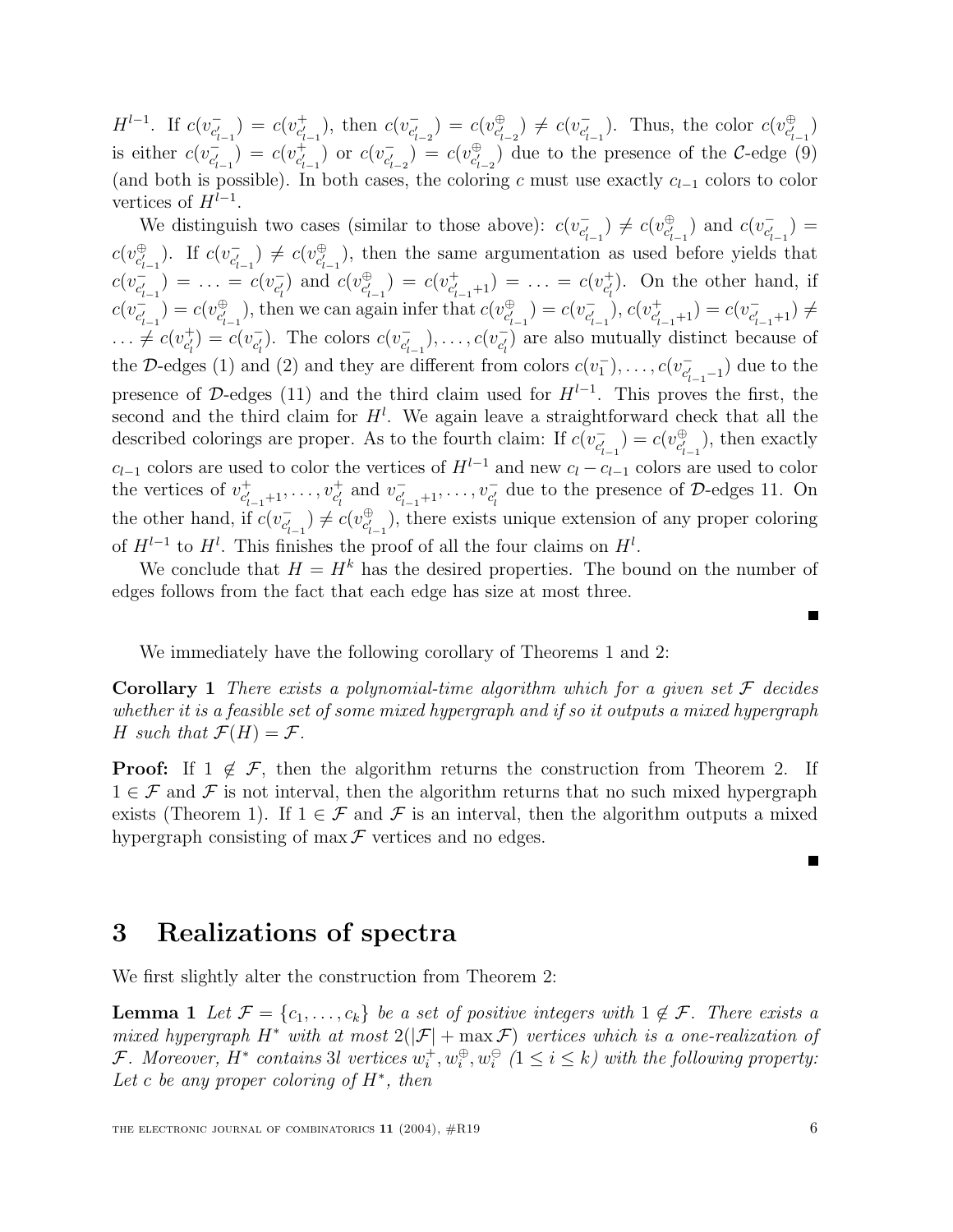- The vertices  $w_i^+, w_i^{\oplus}, w_i^{\ominus}$  are colored by c with exactly two colors for each i.
- $c(w_i^{\ominus}) = c(w_i^+) \neq c(w_i^{\oplus})$  iff c uses exactly  $c_i$  colors.
- $c(w_i^{\ominus}) \neq c(w_i^+) = c(w_i^{\oplus})$  iff c does not use exactly  $c_i$  colors.

**Proof:** If  $\mathcal{F} = \{2\}$ , then consider the following mixed hypergraph  $H^*$ :  $V(H^*)$  =  $\{w_1^{\dagger}, w_1^{\oplus}, w_1^{\ominus}\}\$  where  $\{w_1^{\ominus}, w_1^{\dagger}\}\$  is the only C-edge of  $H^*$  and  $\{w_1^{\ominus}, w_1^{\oplus}\}\$  is the only  $\mathcal{D}$ edge of  $H^*$ .

Assume now that  $2 \in \mathcal{F}$  and  $\mathcal{F} \neq \{2\}$ . The case  $2 \notin \mathcal{F}$  is considered later. We extend the construction from the proof of Theorem 2. Let  $H^k$  be the mixed hypergraph obtained in the construction and let us continue using notation from the proof of Theorem 2. We add a vertex  $v_1^+$  together with a  $C$ -edge  $\{v_1^+, v_1^-\}$  and a vertex  $v_{c_k^+}^{\oplus}$  together with a  $C$ -edge  $\{v_{c'_{k-1}}^{\oplus}, v_{c'_{k}}^{\oplus}\}.$  It is routine to check that the following two claims hold:

- $c(v_{c_i'}^-) = c(v_{c_i'}^+) \neq c(v_{c_i'}^{\oplus})$  iff c uses exactly  $c_i$  colors.
- $c(v_{c_i'}^+) = c(v_{c_i'}^{\oplus})$  iff c does not use exactly  $c_i$  colors.

Let  $w_i^+ = v_{c_i'}, w_i^- = v_{c_i'}^-$  and  $w_i^{\oplus} = v_{c_i'}^{\oplus}$ . We add new vertices  $w_i^{\ominus}$  for all  $1 \leq i \leq k$ to the mixed hypergraph together with  $\mathcal{C}$ -edges  $\{w_i^{\ominus}, w_i^+, w_i^{\oplus}\}\$  and  $\{w_i^{\ominus}, w_i^+, w_i^-\}$  for all  $1 \leq i \leq k$ , C-edges  $\{w_i^{\ominus}, w_i^-, v_1^-\}$  for all  $2 \leq i \leq k$  and D-edges  $\{w_i^{\ominus}, w_i^{\oplus}\}$  for all  $1 \leq i \leq k$ .<br>We further add a C edge  $\{w_i^{\ominus}, w_i^-, w_1^-\}$ . The resulting mixed hypergraph is  $H^*$ . We further add a  $\mathcal{C}$ -edge  $\{w_1^{\ominus}, w_1^{\ominus}, v_2^{\ominus}\}\$ . The resulting mixed hypergraph is  $H^*$ .

Let c be a proper coloring of  $H^*$ . If  $c(w_i^+) \neq c(w_i^{\oplus})$  (and thus  $c(w_i^+) = c(w_i^-)$ ), then the C-edge  $\{w_i^{\ominus}, w_i^+, w_i^{\oplus}\}$  and the D-edge  $\{w_i^{\ominus}, w_i^{\oplus}\}$  force the vertex  $w_i^{\ominus}$  to have the color  $c(w_i^+) = c(w_i^-)$  (and this extension is possible) — this describes the case when the coloring c uses exactly  $c_i$  colors. Let us assume further  $c(w_i^+) = c(w_i^+)$ . If  $c(w_i^+) \neq c(w_i^-)$ , then the  $\mathcal{C}\text{-edge} \ \{w_i^{\ominus}, w_i^+, w_i^-\}$  and the  $\mathcal{D}\text{-edge} \ \{w_i^{\ominus}, w_i^{\oplus}\}$  force the vertex  $w_i^{\ominus}$  to have the color  $c(w_i^-)$ (and this extension is possible). If  $c(w_i^+) = c(w_i^+) = c(w_i^-)$ , then the C-edge  $\{w_i^\ominus, w_i^-, v_1^-\}$ <br>(the C edge  $[w^\ominus, w^-]$  in ease  $i-1$ ) and the  $\mathcal{D}$  edge  $[w^\ominus, w^\ominus]$  force the varior  $w^\ominus$  to (the C-edge  $\{w_1^{\ominus}, w_1^{\ominus}, v_2^{\ominus}\}$  in case  $i = 1$ ) and the D-edge  $\{w_1^{\ominus}, w_1^{\oplus}\}$  force the vertex  $w_i^{\ominus}$  to be heaven the color  $g(x^{-})$  (the color  $g(x^{-})$ ). This requires that  $g(x^{-}) \neq g(x^{+}) = g(x^{+}) = g(x^{-})$ have the color  $c(v_1^-)$  (the color  $c(v_2^-)$ ). This requires that  $c(v_1^-) \neq c(w_1^+) = c(w_1^{\oplus}) = c(w_1^-)$ <br> $(c(v_1^-) \neq c(w_1^{\oplus})$  where  $w_1^{\oplus} = w_1^{\oplus}$  since i is 1 in this case). The last non-couplity is assumed  $(c(v_2^-) \neq c(w_1^{\oplus})$  where  $w_1^{\oplus} = v_1^{\oplus}$ , since i is 1 in this case). The last non-equality is assured<br>by the presence of the D odge (1) (D odge (2)) in the construction of Theorem 2. This by the presence of the D-edge (11) (D-edge (2)) in the construction of Theorem 2. This implies that each coloring c of  $H^k$  can be uniquely extended to  $H^*$ .

It is straightforward to check that all the three properties stated by the lemma hold. The second and the third one are established due to the presence of a  $C$ -edge  $\{w_i^{\ominus}, w_i^+, w_i^-\}$ and a D-edge  $\{w_i^{\ominus}, w_i^{\oplus}\}$   $(1 \le i \le k)$  and due to the analogous claims stated in the previous paragraph for  $v_{c_i'}^+$  and  $v_{c_i'}^{\oplus}$ . The first one is established by the presence of the C-edges  $\{w_i^{\ominus}, w_i^+, w_i^-\}$  and D-edges  $\{w_i^{\ominus}, w_i^{\oplus}\}.$ 

The final case to consider is that  $2 \notin \mathcal{F}$ . In this case, we first construct a mixed hypergraph for  $\mathcal{F}' = \{i - 1|i \in \mathcal{F}\}\$ and then add a new vertex x together with D-edges  $\{x, v\}$  for all vertices v as in the beginning of the proof of Theorem 2.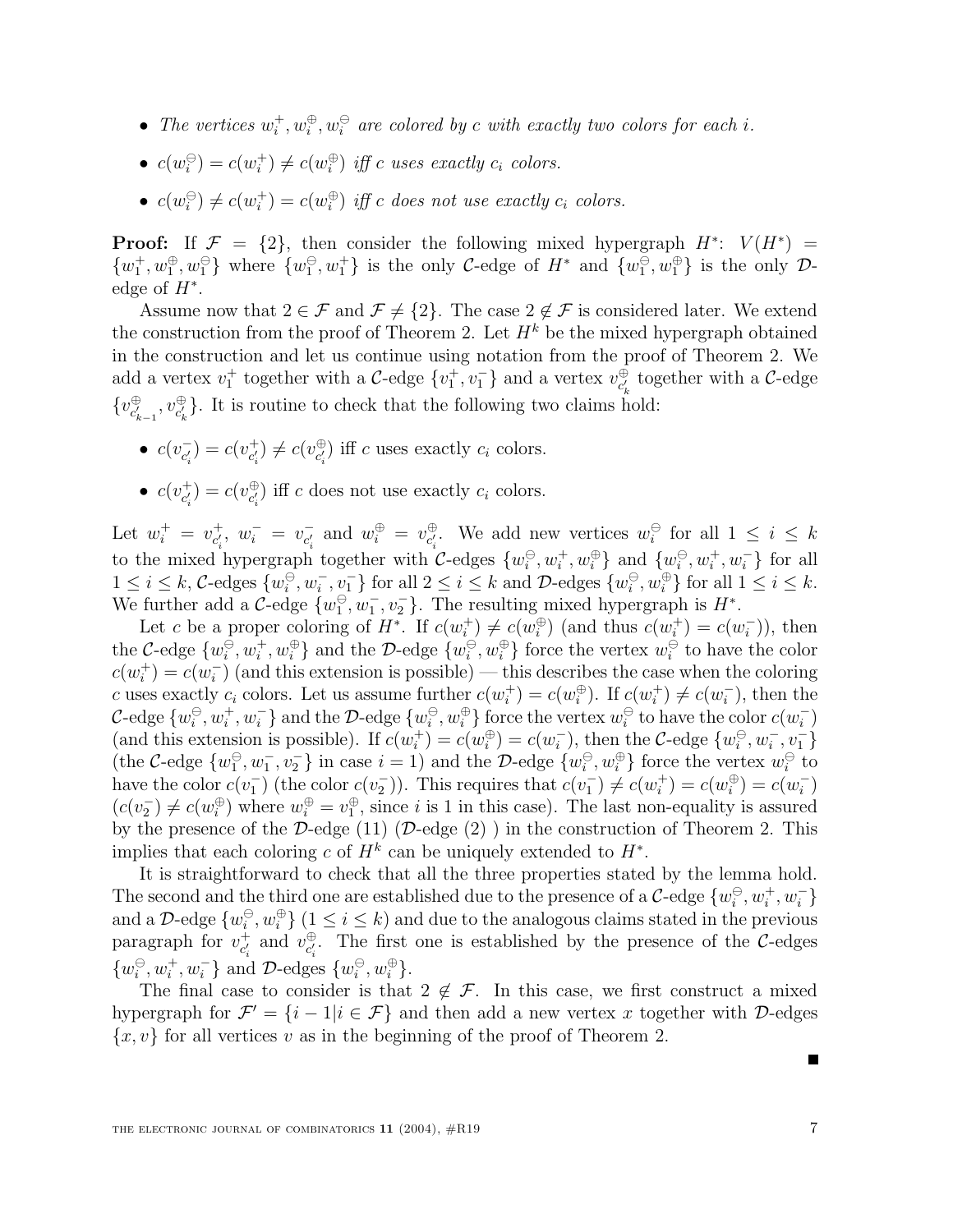**Lemma 2** Let l be a given positive integer. There is a mixed hypergraph  $H<sub>l</sub>$  with three special vertices  $w^+$ ,  $w^\ominus$ ,  $w^\oplus$  which satisfies: Let c be any precoloring of  $w^+$ ,  $w^\ominus$  and  $w^\oplus$ using two colors such that  $c(w^{\ominus}) \neq c(w^{\oplus})$ , then:

- Any extension of c to a proper coloring of  $H<sub>l</sub>$  uses no additional colors.
- If  $c(w^{\ominus}) \neq c(w^+) = c(w^{\oplus})$ , then c can be uniquely extended to a proper coloring of  $H<sub>1</sub>$ .
- If  $c(w^{\ominus}) = c(w^+) \neq c(w^{\oplus})$ , then c can be extended to exactly l different proper colorings of  $H_l$ .

The number of vertices of  $H_l$  does not exceed  $3+2\lfloor \log_2 l \rfloor$ .

**Proof:** The proof proceeds by induction on l. The statement is trivial for  $l = 1$ . We distinguish two cases:

• **The number** l **is even.**

Let  $H_l$  be the mixed hypergraph obtained from  $H_{l/2}$  by adding a new vertex x, a C-edge  $\{w^{\oplus}, w^{\ominus}, x\}$  and a D-edge  $\{w^{\oplus}, w^+, x\}$ . If  $c(w^{\ominus}) \neq c(w^+) = c(w^{\oplus})$ , then c can be extended uniquely to  $H_{l/2}$  and also to x, since the added edges force that  $c(x) = c(w^{\ominus})$ . If  $c(w^{\ominus}) = c(w^+) \neq c(w^{\oplus})$ , then c can be extended to  $l/2$  different proper colorings to  $H_{l/2}$  and it can be extended by setting  $c(x)$  to either  $c(w^{\oplus})$  or  $c(w^{\ominus})$ . Altogether, we obtain l different extensions.

• **The number** l **is odd.**

Let  $l = 2t + 1$  and consider the mixed hypergraph  $H_t$  with the properties described in the statement of the lemma. Let  $w^{+}$ ,  $w^{0}$ ,  $w^{0}$  be the special vertices of  $H_t$ . The mixed hypergraph  $H_l$  is constructed as follows: We set the vertex  $w^{\oplus}$  to be  $w^{\ominus}$  and  $w^{\oplus}$  to  $w'^{\oplus}$ . In addition, new vertices  $w^+$  and x are introduced. Now add C-edges  $\{w^{\oplus}, w^{\ominus}, w'^{+}\}\$ and  $\{w^{\oplus}, w^{\ominus}, x\}$ , and  $\mathcal{D}$ -edges  $\{w^{\oplus}, w^{+}, w'^{+}\}\$ and  $\{w^{\ominus}, w'^{+}, x\}$ . If  $c(w^{\ominus}) \neq c(w^+) = c(w^{\oplus})$ , then the added C-edges and D-edges force that  $c(w'^+)$  =  $c(w^{\ominus})$  and  $c(x) = c(w^{\oplus})$ . The coloring c can be uniquely extended to the remaining vertices of  $H_t$ . If  $c(w^{\oplus}) = c(w^+) \neq c(w^{\oplus})$ , then  $c(w'^+)$  can be either  $c(w^{\oplus})$  or  $c(w^{\ominus})$ . We consider these two possibilities. If  $c(w^{+})$  is  $c(w^{\oplus})$ , then  $c(x)$  has to be  $c(w^{\oplus})$ and c can be uniquely extended to the remaining vertices of  $H_t$ . If  $c(w^+)$  is  $c(w^{\oplus})$ , then  $c(x)$  can be either  $c(w^{\oplus})$  or  $c(w^{\ominus})$  and c can be extended in t different ways to the remaining vertices of  $H_t$ . Thus, c can be extended altogether in  $2t + 1 = l$ different ways.

The bound on the number of vertices of  $H_l$  is obviously fulfilled in both the cases.

We combine Lemmas 1 and 2 to get the main result of this section: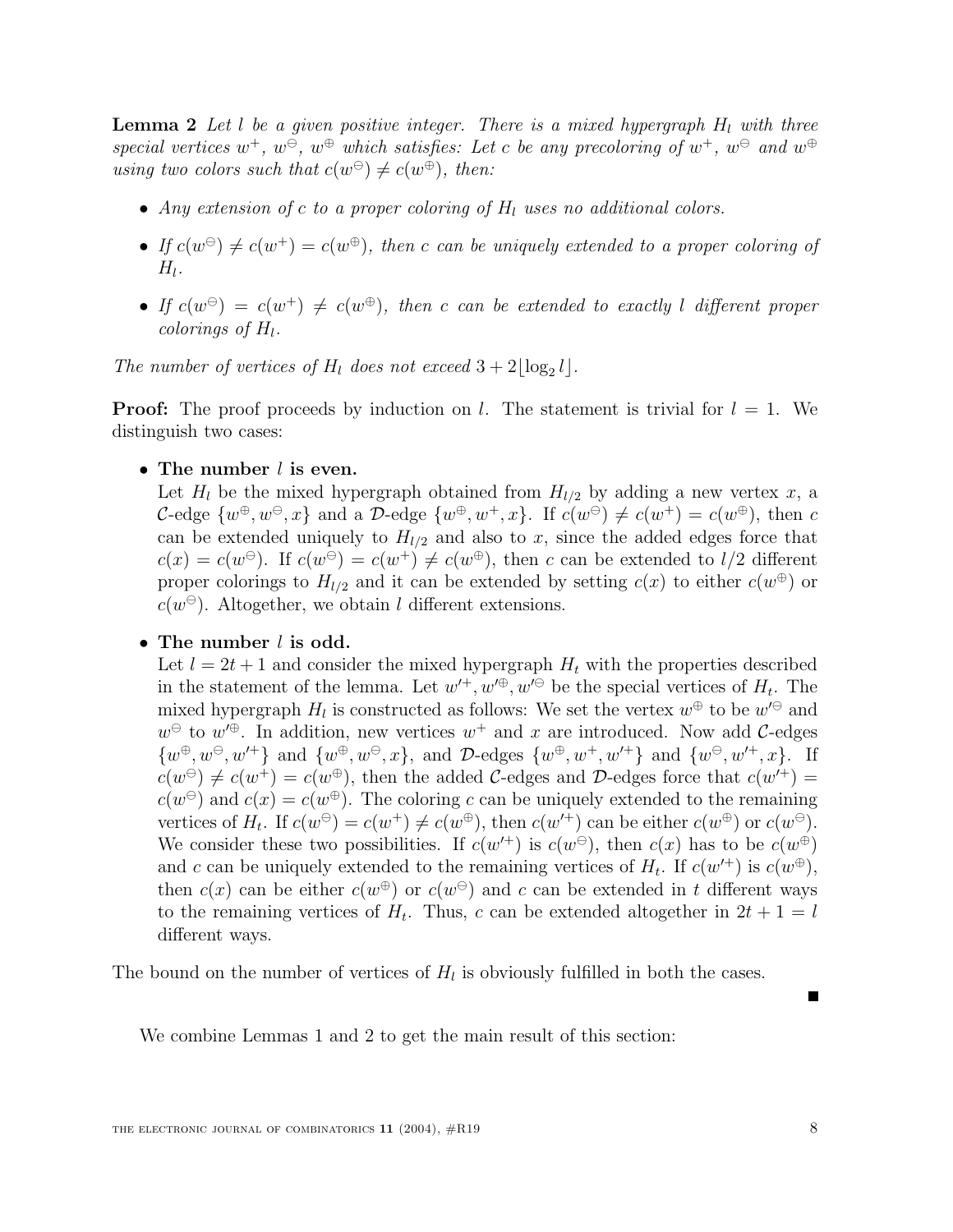**Theorem 3** Let  $(r_1, \ldots, r_m)$  be any vector of non-negative integers such that  $r_1 = 0$ . Then there exists a mixed hypergraph with at most  $2m + 2\sum_{i=1, r_i \neq 0}^{m}(1 + \lfloor \log_2 r_i \rfloor)$  vertices such that its spectrum is equal to  $(r_1,\ldots,r_m)$ . Moreover, the number of edges of this mixed hypergraph is cubic in the number of its vertices.

**Proof:** Let  $\mathcal{F} = \{j | r_j \neq 0\}$  and let  $H^*$  be the mixed hypergraph from Lemma 1. We keep the notation of Lemma 1. We apply the following procedure for each  $c_i \in \mathcal{F}(H^*)$ : We add a copy of  $H_{r_{c_i}}$  from Lemma 2 to  $H^*$  and we identify vertices  $w_i^+$  and  $w^+$ ,  $w_i^{\oplus}$  and  $w^{\oplus}$  and  $w^{\ominus}$ . Lemmas 1 and 2 now yield that the spectrum of the just constructed mixed hypergraph is  $(r_1,\ldots,r_m)$ . The bound on the number of vertices easily follows from counting the number of the vertices of  $H^*$  and the vertices of  $H_{r_{c_i}}$  (and realizing that some of the vertices have been identified). The bound on the number of edges follows from the fact that each edge has size at most three.

# **4 Complexity results**

The main theorem of this section is proved in a similar way as Theorem 3, except that instead of Lemma 2, we use the following lemma:

**Lemma 3** Let  $\Phi$  be a given formula with clauses of size three and let n be the number of variables and m the number of clauses of  $\Phi$ . There exists a mixed hypergraph  $H_{\Phi}$  with three special vertices  $w^+$ ,  $w^\ominus$ ,  $w^\oplus$  which satisfies: Let c be any precoloring of  $w^+$ ,  $w^\ominus$  and  $w^{\oplus}$  using two colors such that  $c(w^{\ominus}) \neq c(w^{\oplus})$ , then:

- Any extension of c to a proper coloring of  $H_{\Phi}$  uses no additional colors.
- If  $c(w^{\ominus}) \neq c(w^{+}) = c(w^{\oplus})$ , then c can always be extended to a proper coloring of  $H_{\Phi}$ .
- If  $c(w^{\ominus}) = c(w^+) \neq c(w^{\oplus})$ , then c can be extended to a proper colorings of  $H_{\Phi}$  iff  $\Phi$ is satisfiable.

 $H_{\Phi}$  has  $2n+3$  vertices and  $3n+m$  edges.

**Proof:** Let  $x_1, \ldots, x_m$  be the variables of the given formula. Let  $H_{\Phi}$  be a mixed hypergraph with vertices  $w^+, w^{\ominus}, w^{\oplus}, v_1^{\mathrm{T}}, v_1^{\mathrm{F}}, \ldots, v_n^{\mathrm{T}}, v_n^{\mathrm{F}}$  and the following edges:

- C-edges  $\{w^{\oplus}, w^{\ominus}, v_i^{\mathrm{T}}\}$  and  $\{w^{\oplus}, w^{\ominus}, v_i^{\mathrm{F}}\}$  for  $1 \leq i \leq n$ ,
- D-edges  $\{v_i^{\mathrm{T}}, v_i^{\mathrm{F}}\}$  for  $1 \leq i \leq n$  and
- D-edges  $\{w^{\ominus}, w^+, w_i^X, w_j^Y, w_k^Z\}$  for each clause of the formula containing the variables  $x_i$ ,  $x_j$  and  $x_k$  where  $X = T$  if the occurrence of  $x_i$  in the clause is positive and  $X = F$  otherwise; Y and Z are set in the same manner.

П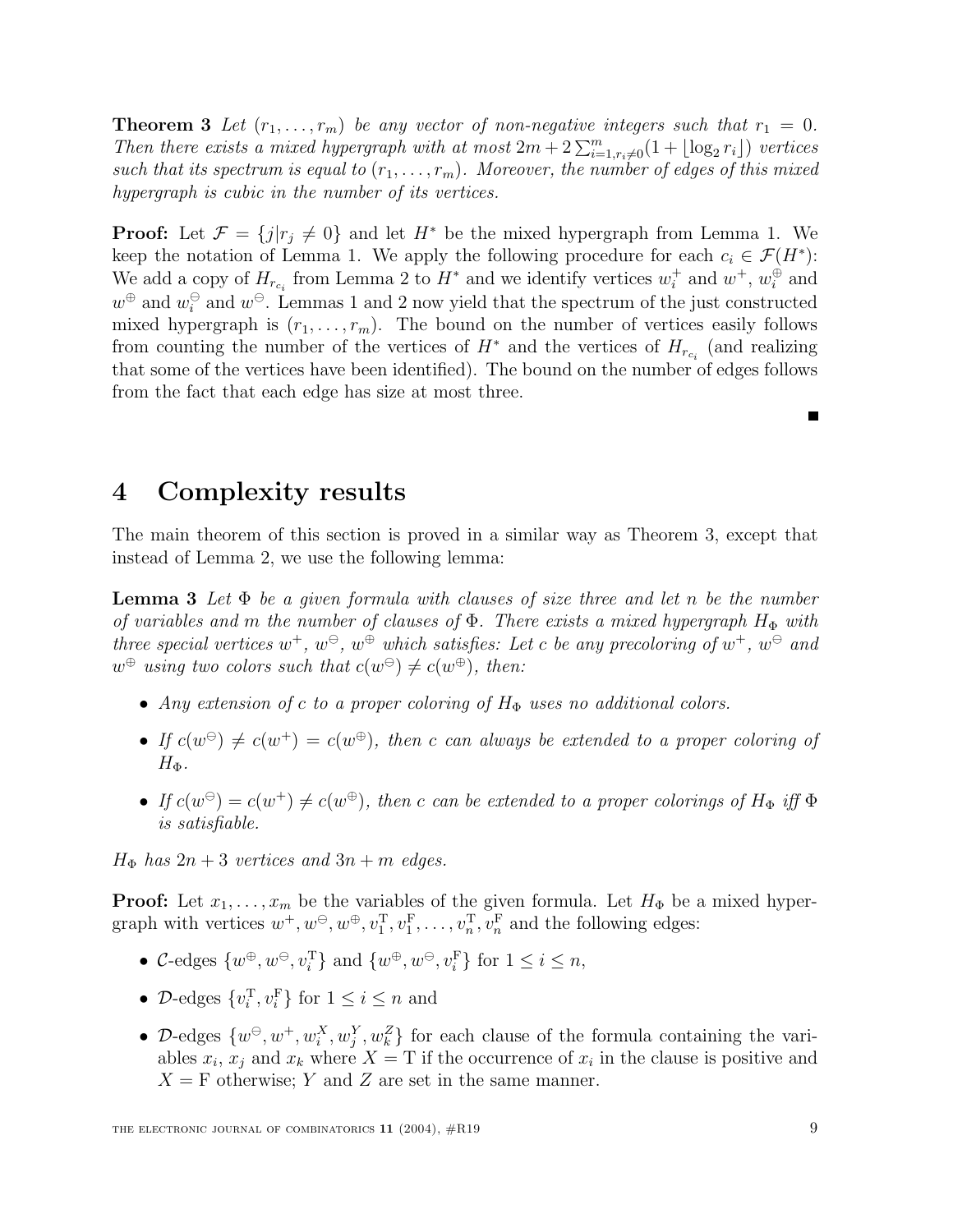The bounds on the size of  $H_{\Phi}$  are clearly fulfilled.

Any extension of a precoloring c of the vertices  $w^+, w^{\ominus}, w^{\oplus}$  with  $c(w^{\ominus}) \neq c(w^{\oplus})$  to the vertices  $v_1^{\mathrm{T}}, v_1^{\mathrm{F}}, \ldots, v_n^{\mathrm{T}}, n_n^{\mathrm{F}}$  uses only the colors  $c(w^\oplus)$  and  $c(w^\oplus)$  due to the presence of  $c$  odges  $\{w^\oplus,w^\ominus,w^\boxplus\}$  and  $\{w^\oplus,w^\ominus,w^\boxplus\}$  for all  $1\leq i\leq n$ . If  $c(w^\ominus)\neq c(w^\perp)$  then all t C-edges  $\{w^{\oplus}, w^{\ominus}, v_i^{\mathrm{T}}\}$  and  $\{w^{\oplus}, w^{\ominus}, v_i^{\mathrm{F}}\}$  for all  $1 \leq i \leq n$ . If  $c(w^{\ominus}) \neq c(w^+)$ , then all the  $D$ -edges corresponding to the clauses of  $\Phi$  are properly colored already by the precoloring and thus assigning all the vertices  $v_i^{\mathrm{T}}$  the color  $c(w^{\oplus})$  and all the vertices  $v_i^{\mathrm{F}}$  the color  $c(w^{\ominus})$  yields a proper extension of c.

Let us assume in the rest of the proof that  $c(w^{\oplus}) = c(w^{+})$ . The color  $c(w^{\oplus})$  represents true and the color  $c(w^{\ominus})$  represents false in our construction. The presence of D-edges  $\{v_i^{\mathrm{T}}, v_i^{\mathrm{F}}\}$  assures that each variable and its negation have opposite values (recall that the value of  $x_i$  is represented by the color of  $v_i^{\mathrm{T}}$ ). The D-edges  $\{w^{\ominus}, w^+, v_i^X, v_j^Y, v_k^Z\}$  force that each clause contains at least one true literal (a vertex colored by the color  $c(w^{\oplus})$ ). Hence, c can be extended to  $H_{\Phi}$  iff there is a satisfying assignment of  $\Phi$ .

We now combine Lemmas 1 and 3 to get the following theorem:

**Theorem 4** Let  $A_2$  be a finite non-empty subset of  $\{2, 3, ...\}$  and  $A_1$  a proper (possibly empty) subset of  $A_2$ . It is NP-hard to decide whether the feasible set of a given mixed hypergraph H is equal to  $A_2$  even if it is promised that  $\mathcal{F}(H)$  is either  $A_1$  or  $A_2$ .

**Proof:** We present a reduction from the well-known NP-complete problem 3SAT. Let  $\Phi$  be a given formula with *n* variables and  $H_{\Phi}$  the mixed hypergraph from Lemma 3. Consider the mixed hypergraph  $H^*$  from Lemma 1 for the set  $\mathcal{F} = A_2 = \{c_1, \ldots, c_k\}$ . Let  $A_2 \setminus A_1 = \{c_{i_1}, \ldots, c_{i_{k'}}\}.$  We create  $|A_2| - |A_1| = k' \geq 1$  copies of  $H_{\Phi}$  and we identify the vertices  $w^\ominus, w^+, w^\oplus$  of the *j*-th copy with the vertices  $w^\ominus_{c_{i_j}}, w^+_{c_{i_j}}, w^\oplus_{c_{i_j}}$  of  $H^*$ . Let  $H$  be the obtained mixed hypergraph.

It is easy to verify that  $H$  can be constructed in time polynomial in the number of variables and clauses of the formula  $\Phi$ . In particular, the number of vertices of H is at most  $3 \cdot \max A_2 + 2 \cdot |A_2 \setminus A_1| \cdot n$  and the number of its edges is cubic in the number of its vertices.

The mixed hypergraph H has a strict  $\ell$ -coloring for  $\ell \in A_1$  since any strict  $\ell$ -coloring of  $H^*$  can be extended to the copies of  $H_{\Phi}$  due to Lemma 3. Recall that  $c(w_{c_{i_j}}^{\ominus}) \neq$  $c(w_{c_{i_j}}^+) = c(w_{c_{i_j}}^{\oplus})$  for  $1 \leq j \leq k'$  for every strict  $\ell$ -coloring of  $H^*$  with  $\ell \in A_1$ . On the other hand, H has a strict  $\ell$ -coloring for  $\ell \in A_2 \setminus A_1$  iff  $\Phi$  is satisfiable: Since it holds that  $c(w_{c_{i_j}}^{\ominus}) = c(w_{c_{i_j}}^{+}) \neq c(w_{c_{i_j}}^{\oplus})$  for every strict  $c_{i_j}$ -coloring c of  $H^*$ , the coloring c can be extended to the j-th copy of  $H_{\Phi}$  iff  $\Phi$  is satisfiable by Lemma 3.

Several interesting computational complexity corollaries follow almost immediately. These results are new except for Corollary 4 which was proved in a weaker form in [11]:

**Corollary 2** It is NP-complete to decide whether a given mixed hypergraph H is colorable.

Е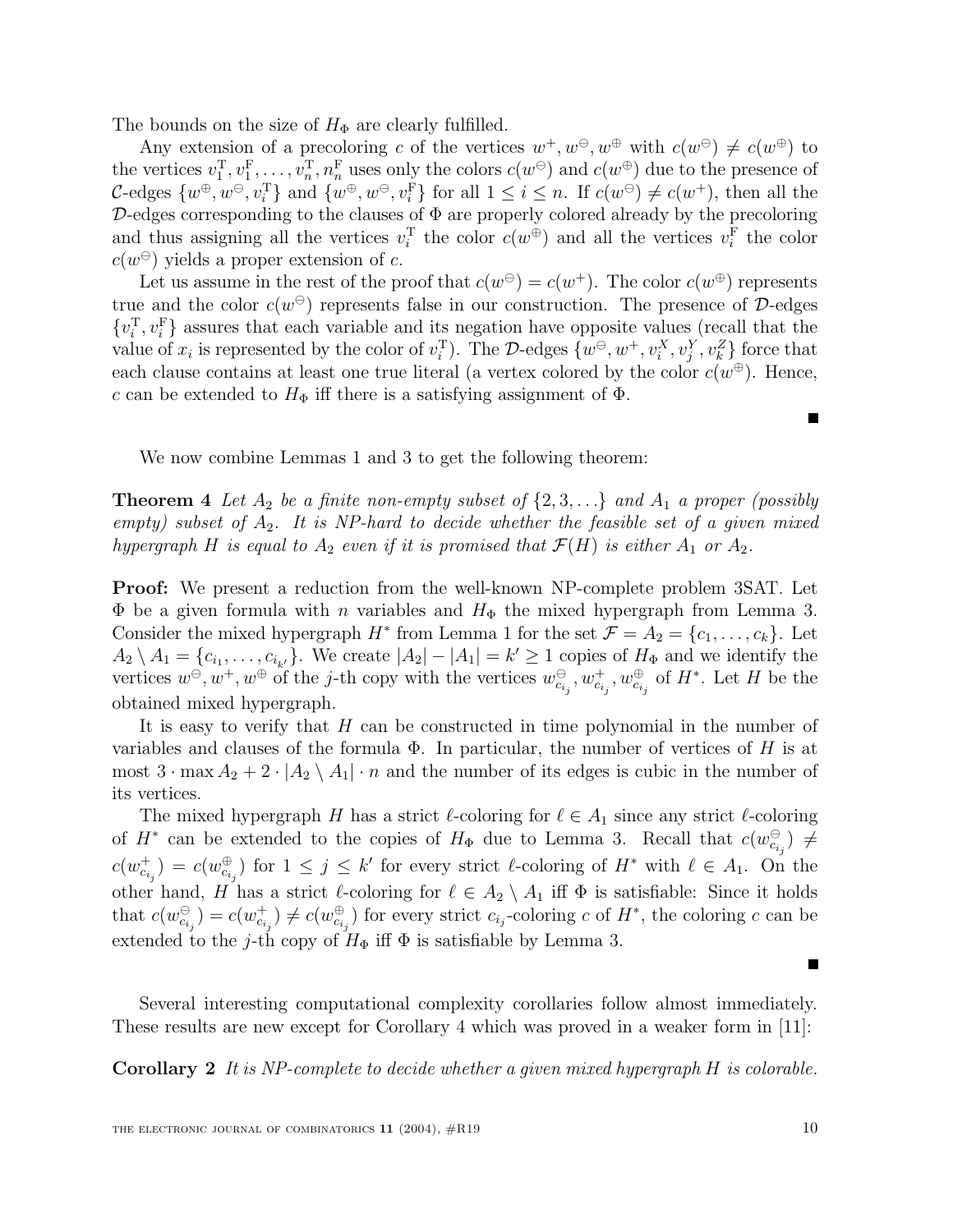**Proof:** This problem clearly belongs to the class NP. It is enough to set  $A_1 = \emptyset$  and  $A_2 = \{2\}$  in Theorem 4 to get the result.

**Corollary 3** Let A be a fixed finite subset of  $\{2, 3, ...\}$ . It is coNP-hard to decide whether the feasible set of a given mixed hypergraph H is equal to A. If  $A \neq \emptyset$ , then this problem is NP-hard, too.

**Proof:** The coNP-hardness is established by setting  $A_1 = A$  and  $A_2$  to a proper finite superset of A omitting 1 in Theorem 4. The NP-hardness is established by setting  $A_2$  to A and  $A_1$  to a proper subset of A.

**Corollary 4** It is both NP-hard and coNP-hard to decide whether the feasible set of a given mixed hypergraph H is gap-free even for a mixed hypergraph H with  $\bar{\chi}(H)=4$ .

**Proof:** The NP-hardness is established by setting  $A_1 = \{2, 4\}$  and  $A_2 = \{2, 3, 4\}$  in Theorem 4. The coNP-hardness is established by setting  $A_1 = \{4\}$  and  $A_2 = \{2, 4\}.$ 

**Corollary 5** There is no polynomial-time o(n)-approximation algorithm for the lower or the upper chromatic number of a mixed hypergraph where n is the number of its vertices unless  $P = NP$ .

**Proof:** Suppose that there is a polynomial-time  $f(n)$ -approximation algorithm for the lower chromatic number where  $f(n) \in o(n)$  and n is the number of vertices of a given mixed hypergraph. Let  $\Phi$  be a given formula with clauses of size three with N variables. Choose m such that  $m > 2 \cdot f(3m+2N)$ . It is not hard to see that there is such an integer  $m \in O(N)$  since  $f(n) \in o(n)$ . Let H be the mixed hypergraph from the construction of Theorem 4 for  $A_1 = \{m\}$  and  $A_2 = \{2, m\}$ . Note that the number of vertices of H is at most  $3k + 2N$ . The approximation algorithm for the lower chromatic number outputs a number which is less then m iff the feasible set of the input mixed hypergraph is  $A_2$ . Recall that  $\mathcal{F}(H) = A_2$  iff  $\Phi$  is satisfiable. Hence, the existence of the polynomial-time  $o(n)$ -approximation algorithm implies that 3SAT $\in P$  and consequently  $P = NP$ . The non-existence (unless  $P=NP$ ) of a polynomial-time  $o(n)$ -approximation algorithm for the upper chromatic number can be proved similarly.

Г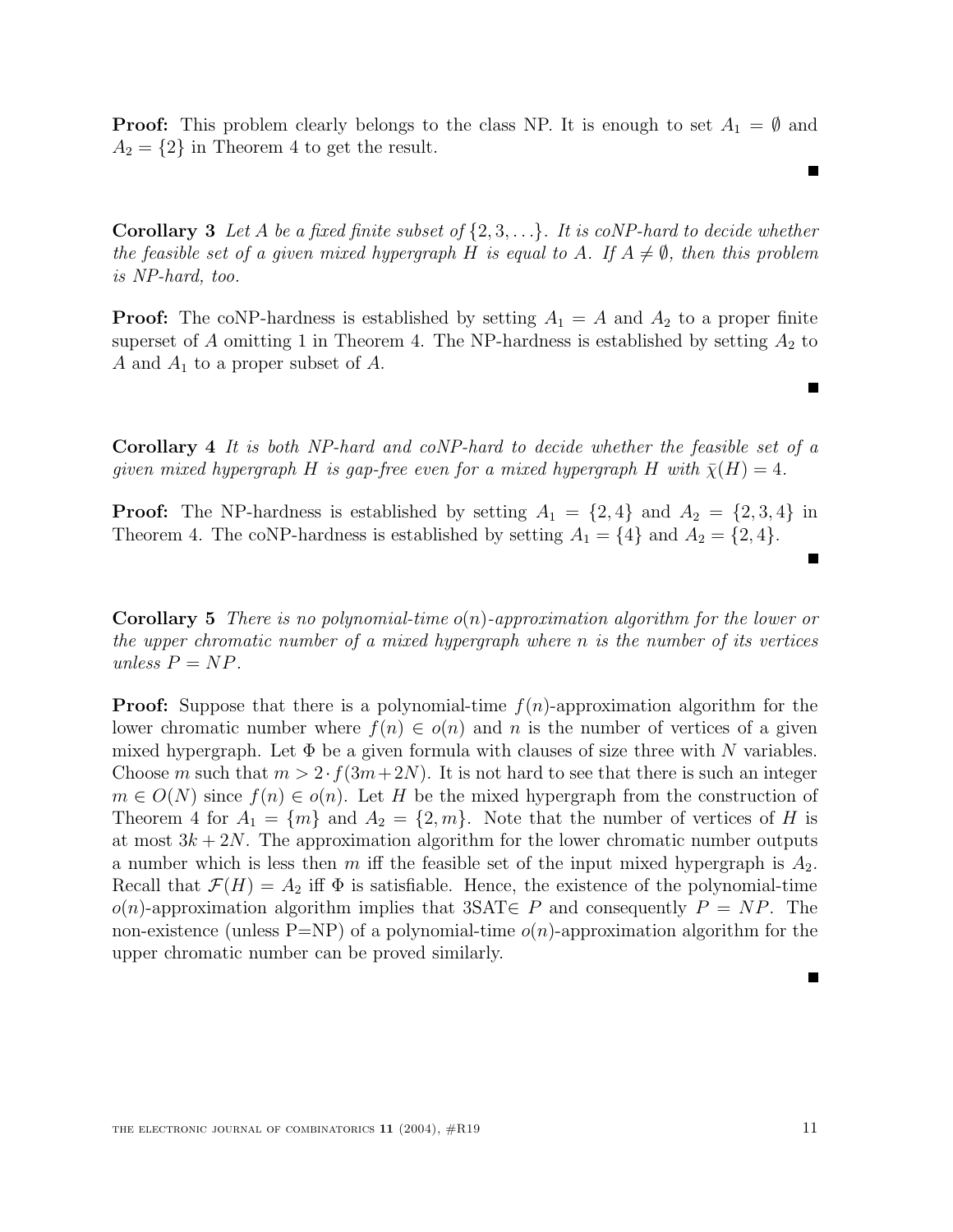# **5 Conclusion**

There exists a mixed hypergraph whose feasible set is  $\mathcal F$  for any set  $\mathcal F$  of positive integers with  $1 \notin \mathcal{F}$ . We proved that there exists a mixed hypergraph whose spectrum is  $(r_1,\ldots,r_m)$  for any vector  $(r_1,\ldots,r_m)$  of non-negative integers such that  $r_1 = 0$ . The number of vertices of the smallest mixed hypergraph which is a realization of a given set  $\mathcal F$  has been substantially decreased from exponential to linear in max  $\mathcal F$ . But the following question has not been answered: What is the number of vertices of the smallest mixed hypergraph whose feasible set is equal to a given set  $\mathcal{F}$ ? Or even, what is the number of vertices of the smallest mixed hypergraph whose spectrum is equal to a given spectrum  $(r_1,\ldots,r_m)$ ? The answer to any of these questions probably requires some very fine analysis.

We have not dealt with mixed hypergraphs containing only  $C$ -edges in this paper. It is clear that if  $r_1 \neq 0$  (this is equivalent to the fact that a mixed hypergraphs contains only C-edges), then  $r_1 = 1$ . Furthermore,  $r_2 = (2^n - 2)/2$  for some n since C-edges of size two can be contracted without affecting the spectrum and any two-coloring of a mixed hypergraph on *n*-vertices with no  $D$ -edges and with no  $C$ -edges of size two is proper. This leads to the following problem: What are necessary and sufficient conditions for a vector  $(r_1,\ldots,r_m)$  with  $r_1 = 1$  to be the spectrum of a mixed hypergraph?

# **Acknowledgement**

The author would like to thank Jiří Sgall for suggesting an easy way to prove Lemma 2, Jan Kratochvíl for helpful discussions, Zdeněk Dvořák for a careful reading of a preliminary version of this paper and the anonymous referee for helpful comments on the presentation of the results and pointing out several related references.

# **References**

- [1] C. Arbib, M. Flammini: On the upper chromatic number of  $(v_3, b_2)$ -configurations, Discrete Appl. Math. **120** (2002), 3–12.
- [2] C. Colbourn, J. Dinitz, A. Rosa: Bicoloring Triple Systems, Electronic J. Combin. **6(1)** (1999), #R25.
- [3] Ch. J. Colbourn, A. Rosa: Triple Systems, Clarendon Press, Oxford (1999), sect. 18.6. Strict colouring and the upper chromatic number, 340–341.
- [4] Z. Dvoˇr´ak, D. Kr´al': On Planar Mixed Hypergraphs, Electronic J. Combin. **8 (1)**  $(2001), \#R35.$
- [5] M. M. Halld´orsson: A still better performance guarantee for approximate graph coloring, Inform. Process. Lett. **45** (1993), 19–23.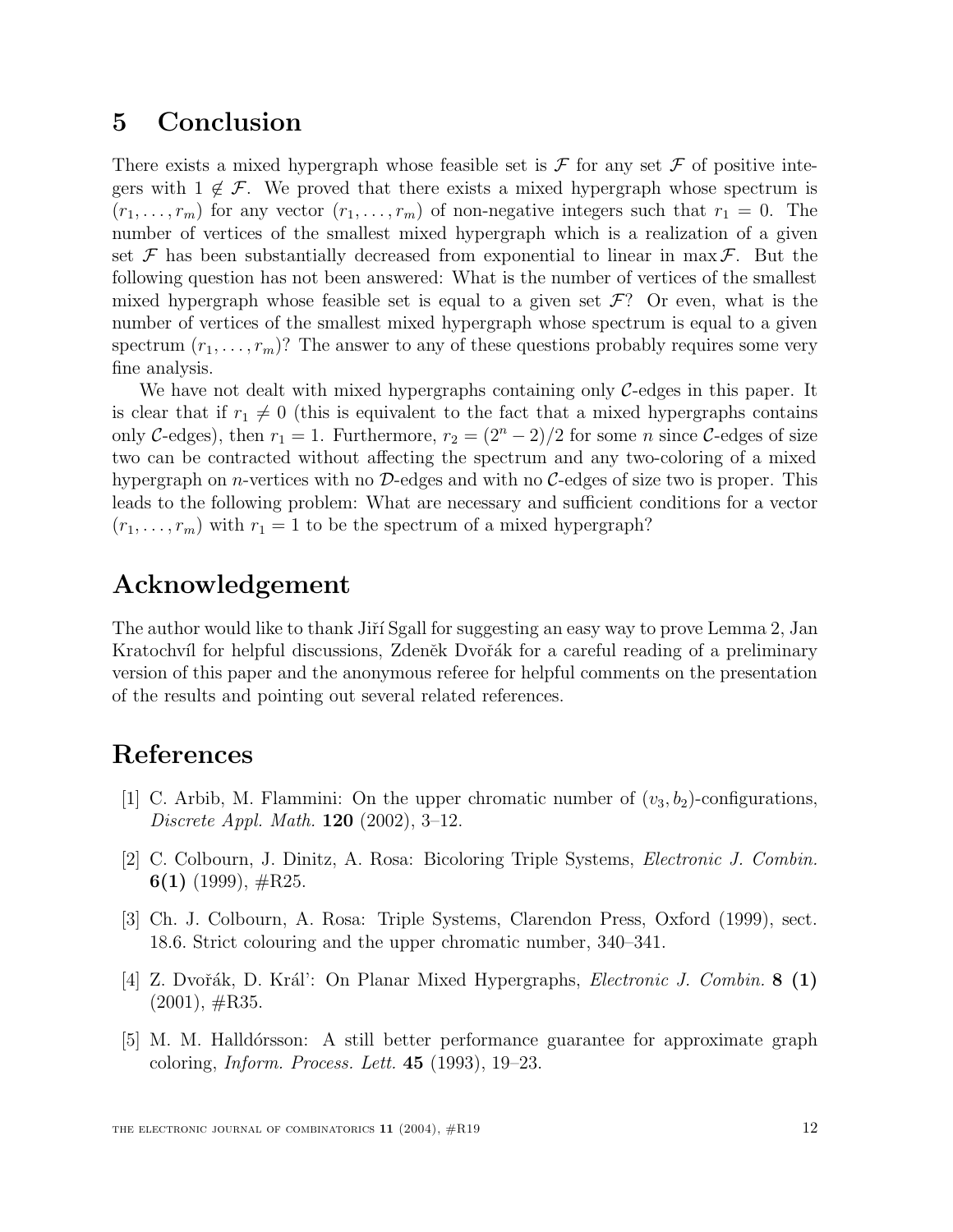- [6] T. Jiang, D. Mubayi, Zs. Tuza, V. Voloshin, D. B. West: The chromatic spectrum of mixed hypergraphs, Graphs and Combin. **18(2)** (2002), 309–318.
- [7] D. Kobler, A. Kündgen: Gaps in the chromatic spectrum of face–constrained plane graphs, Electronic J. Combin. **8 (1)** (2001), #N3.
- [8] D. Král': A counter-example to Voloshin's hypergraph co-perfectness conjecture, Australasian Journal on Combinatorics **27** (2003), 253–262.
- [9] D. Král': Mixed hypergraphs and other graph coloring problems, submitted. Available as ITI report 2003-160.
- [10] D. Kr´al', J. Kratochv´ıl, A. Proskurowski, H.-J. Voss: Coloring mixed hypertrees, to appear in Discrete Appl. Math..
- [11] D. Král', J. Kratochvíl, H.-J. Voss: Complexity Note on Mixed Hypergraphs, in: Proc. 26th International Symposium, Mathematical Foundations of Computer Science 2001 (MFCS'01), LNCS vol. 2136 (2001), Springer-Verlag, 474–486.
- [12] D. Král', J. Kratochvíl, H.-J. Voss: Mixed Hypegraphs with Bounded Degree: Edge-Coloring of Mixed Multigraphs, Theoretical Comp. Science **295** (2003), 263–278.
- [13] D. Král', J. Kratochvíl, H.-J. Voss: Mixed hypercacti, to appear in *Discrete Math..*
- [14] J. Kratochvíl, Z. Tuza, M. Voigt: New trends in the theory of graph colorings: Choosability and list coloring, in: Contemporary Trends in Discrete Mathematics (from DIMACS and DIMATIA to the future), DIMACS Series in Discrete Mathematics and Theoretical Computer Science, vol. 49, American Mathematical Society, Providence, RI (1999), 183–197.
- [15] A. Kündgen, E. Mendelsohn, V. Voloshin: Colouring planar mixed hypergraphs, Electronic J. Combin. **7** (2000), #R60.
- [16] H. Lefmann, V. Rödl, R. Thomas: Monochromatic vs. multicolored paths, *Graphs* Combin. **8** (1992), 323–332.
- [17] L. Milazzo, Zs. Tuza: Upper chromatic number of Steiner triple and quadruple systems, Discrete Math. **174** (1997), 247–259.
- [18] L. Milazzo, Zs. Tuza: Strict colorings for classes of Steiner triple systems, Discrete Math. **182** (1998), 233–243.
- [19] R. Scapellato, V. Voloshin: Some results on coloring of mixed hypergraphs, Rend. Semin. Mat. Messina Ser. II 20 **5** (1999), 149–165.
- [20] Zs. Tuza, V. Voloshin, H. Zhou: Uniquely colorable mixed hypergraphs, Discrete Math. **248** (2002), 221–236.